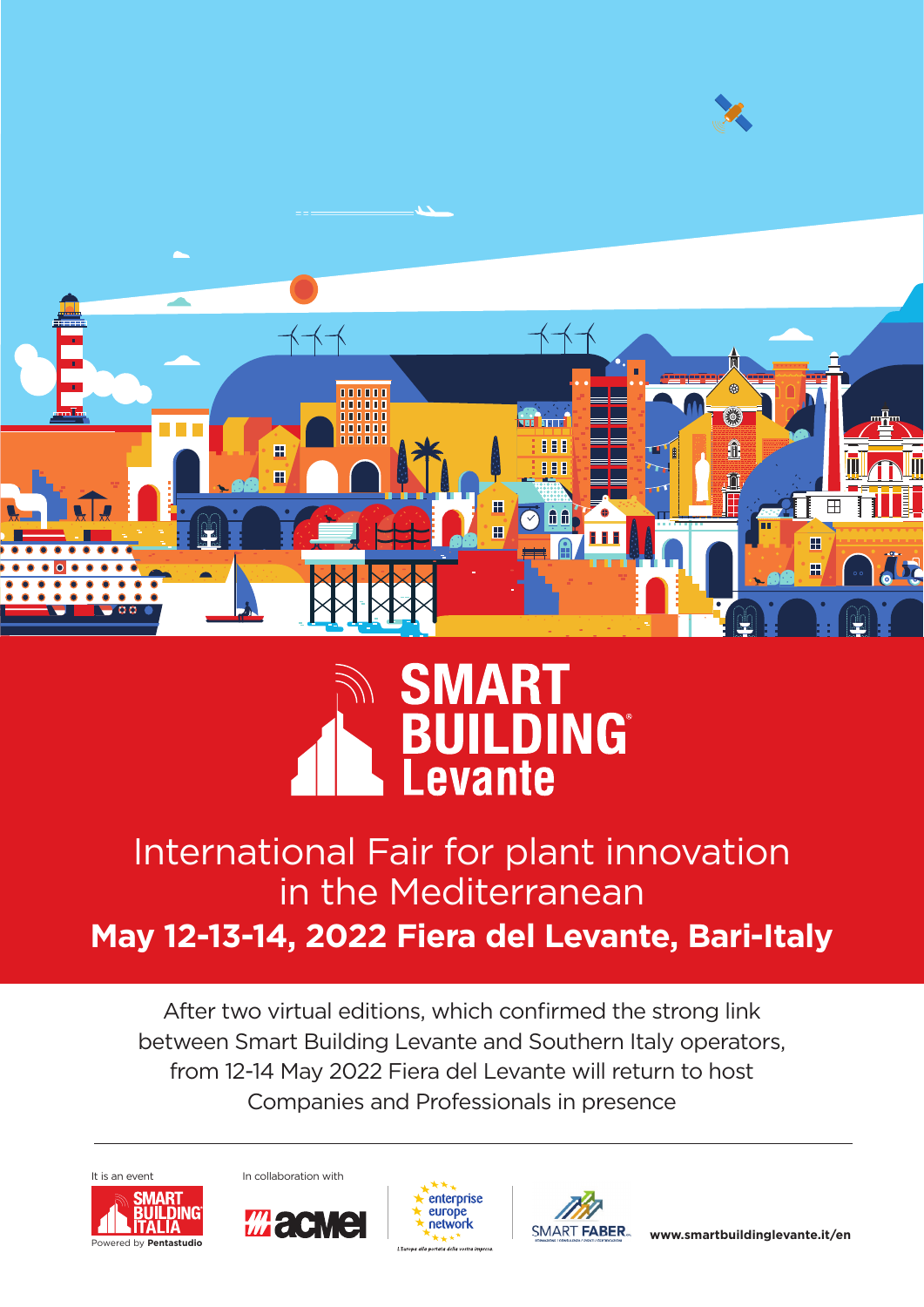**Smart Building Levante is the reference exhibition for the regions of Southern Italy in the field of technological innovation related to construction and territory.**

So as all Smart Building Italia's events, this fair offers both moments of marketing and skills-development, thanks to prestigious partnerships that allow to realize professional updating of the highest level.

These partnerships add up to collaborations with the main **Professional Orders, Associations of Category**, with the **Competence Center and National Associations** that constantly collaborate in the design of **Smart Building Italia** initiatives such as **Smart Buildings Alliance**, **Aibacs**, **National Cluster Smart Communities Tech**, **Prosiel**, **Association of Energy Managers**, **SIEC** and finally **Bari's Polytechnic**.

This fair has a specific aim, to facilitate the introduction of new technologies related to home, building and city, in the regions of Southern Italy and the Mediterranean basin, taking advantage of the vocation of Bari to be a natural pole of attraction for a vast area that encompasses the Balkans and the entire Eastern Mediterranean.

It is no coincidence that the **Puglia Region immediately recognized the status of International Event**, allowing participating companies to **access important financing** 

# Innovation for the development of Southern Italy

494

Participants to the conferences during the two days of the fair





5,112 Professional visitors in 2 days of fair

11,653 Unique users for 16,371 site pages visited in November 2018



implementation, which has a strong impact on the **green building sector**.



**Digitization, energy efficiency and adaptation to climate change** are exactly the focus that the Technical Scientific Committee, has set as objectives of the event in Bari, in line with those strategic objectives that the European Union has indicated as priorities for the coming decades.